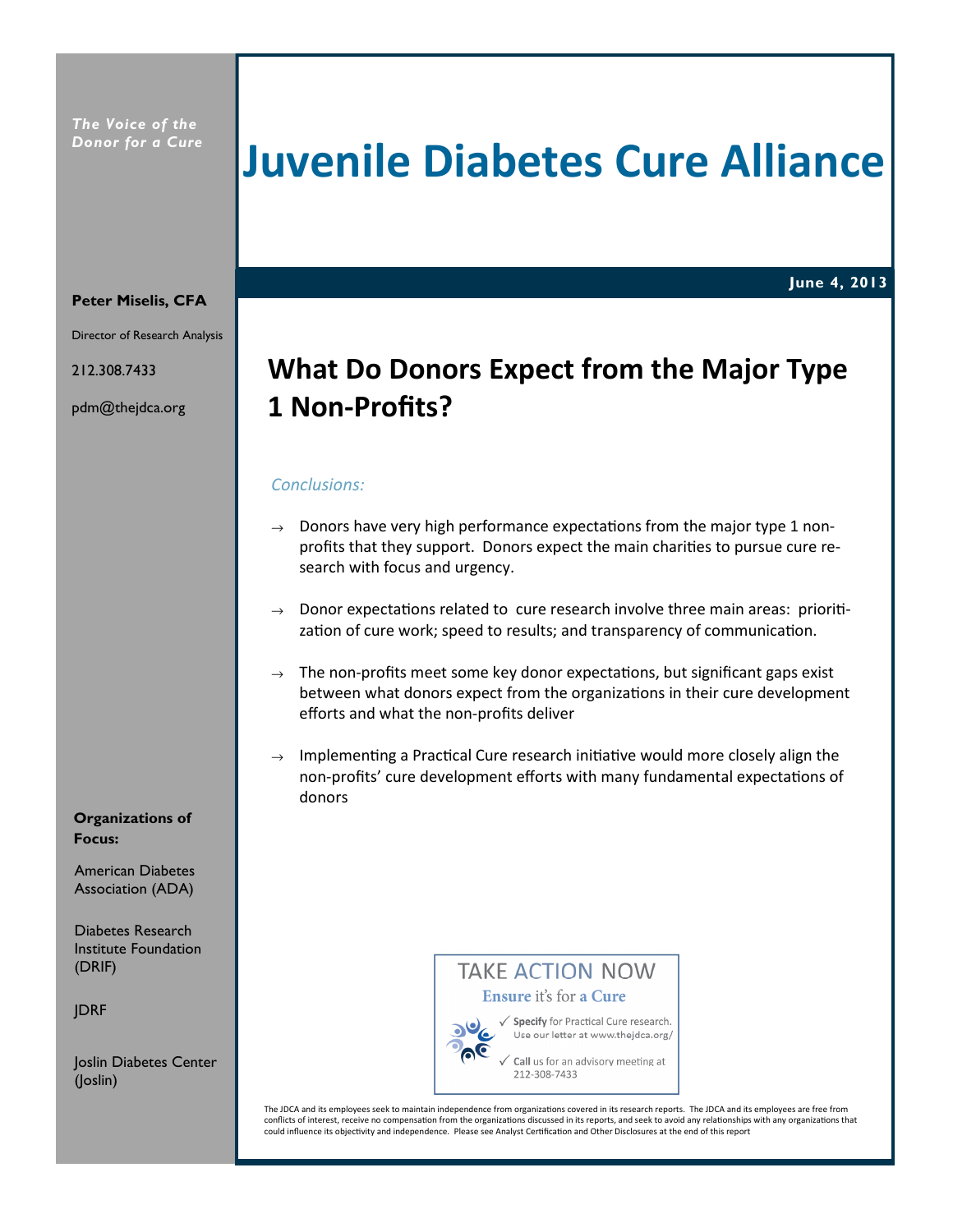The JDCA recently sponsored a survey to better understand donors' expectations of the diabetes non-profits. This report examines what donors expect of the non-profits' type 1 cure development efforts, particularly the nonprofits' cure research funding and communications with donors.

A key finding is that donors have very high performance expectations of the type 1 organizations that they support. In particular donors expect the non-profits to apply focus and urgency to curing type 1, a goal set forth by each of the non-profits' missions.

The report also compares donor expectations to what is being delivered by the organizations. We point out the places where expectations are met and provide suggestions to improve areas where donor expectations are not met.

The survey utilized an independent, third-party company to poll a statistically valid number of adults who either have type 1 themselves or have a family member or close friend with type 1. Respondents were geographically dispersed across the United States and concentrated within the age range of 22-55. All respondents have directly donated to a diabetes non-profit or participated in a fundraising event, eighty-five percent within the past two years.

# Three Key Areas of Donor Expectations Involving Cure Research

# I. Cure Research Allocations

Research is the largest area of spending for the four non-profits combined, and cure research receives more funding than any other research category.<sup>1</sup> This spending focus is aligned with donors' preferences as eighty percent of donors rank cure research as their highest priority.<sup>2</sup> Among those donors who prioritize cure research, 9 out of 10 want their donations used for projects that have the best chances of delivering a cure in the foreseeable future. However, as indicated in our most recent report, only an extremely small 2% of donor contributions to the four major non-profits combined are directed to Practical Cure research, the type of cure research that could most expeditiously deliver a cure for type 1. $3$ 

# II. Speed to a Cure

It is no surprise that donors want a cure as soon as possible and expect that the organizations who receive their gifts are working with focus, clarity of purpose, and urgency. Survey results show that donors expect that the cure for type 1 will be delivered within the next twenty years and that a specific goal is in place to deliver this objective. Specifically, survey data indicates that 77% of donors "realistically expect" a cure within the next twenty years, as shown in Exhibit A:



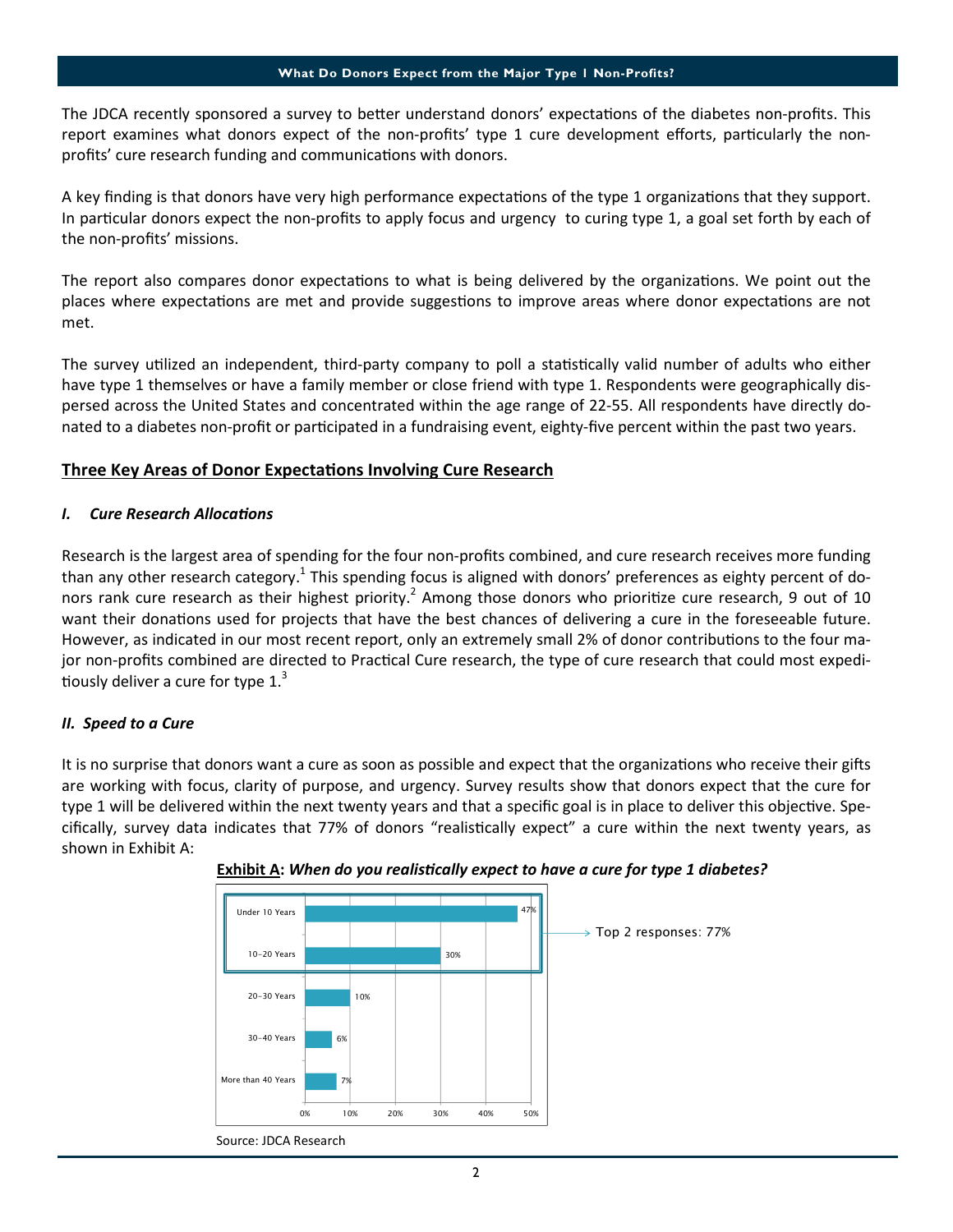The donor community also believes that having a clear time goal for developing a cure is important. Seventy-six percent of respondents feel that it is either extremely important or very important to have a clear time goal for developing a cure. Please see Exhibit B for the survey data.





Source: JDCA Research

Despite the importance that the donor community places on a time goal, none of the four major type 1 nonprofits has established one. Creating a time goal would focus research efforts, direct funding to the projects that are designed to deliver a cure within the desired timeframe, and probably speed the pace of cure development up to donor expectations. Embracing a time goal does not guarantee that a cure will be delivered by a specified date. However, the absence of a time goal results in scattered cure development efforts and justifies the funding of research that has no real potential to cure individuals who are now living with type 1.

Although the majority of the donor community expects to have a cure within the next twenty years, the cure funding strategies of most non-profits do not align with this expectation. Practical Cure research targets a cure within this twenty year timeframe (please see the Appendix on page 5 for a definition of a Practical Cure). Therefore, if all the major type 1 charities adopted a Practical Cure research initiative and directed significant funding to this type of research it would better align cure efforts with donors' expectations.

# III. Transparent and Timely Information Sharing

Donors have high expectations for how they would like the non-profits to communicate with them. Survey results reveal several insights which are depicted in Exhibit C.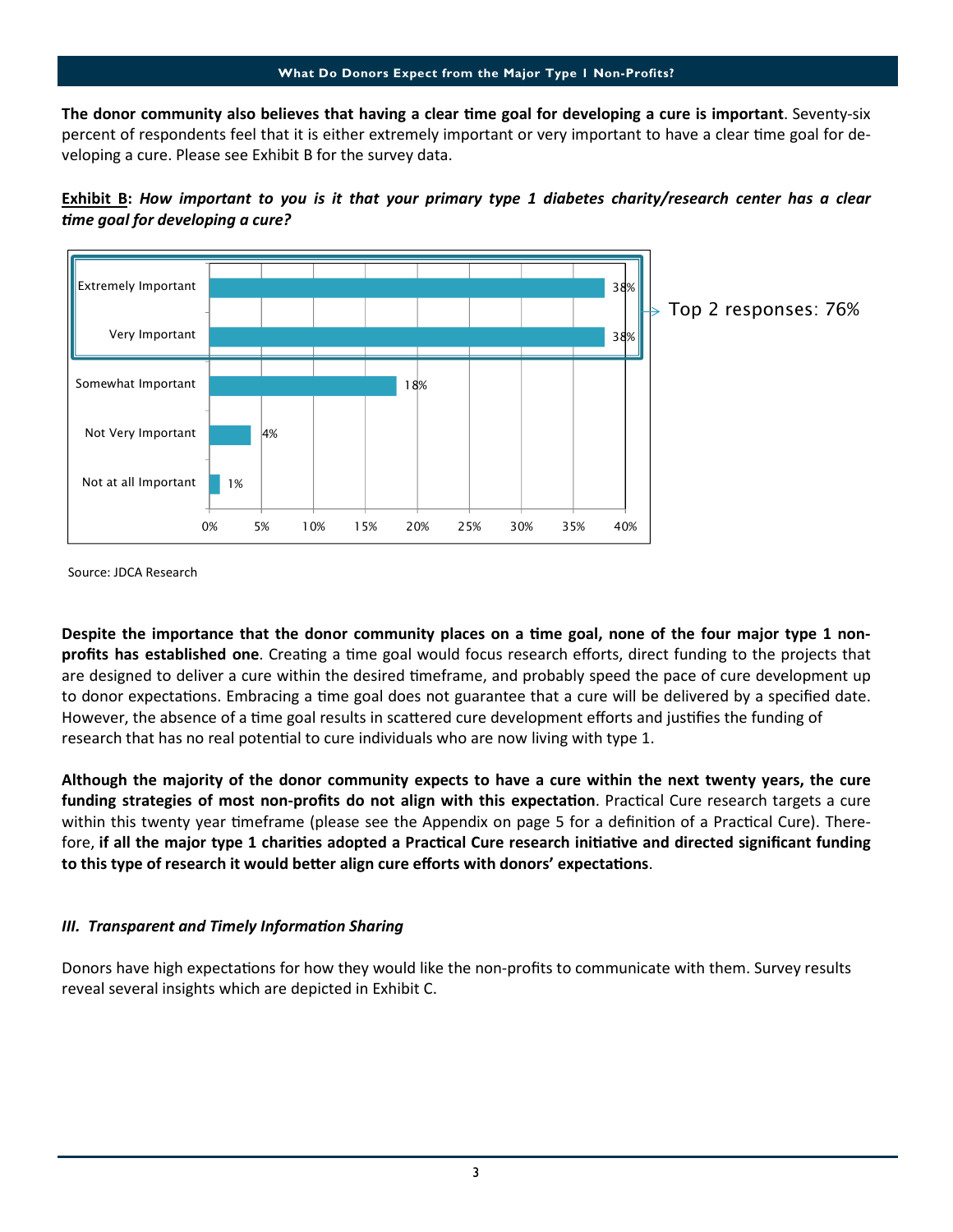# What Do Donors Expect from the Major Type 1 Non-Profits?

|                                                                           | (% Respondents)             |
|---------------------------------------------------------------------------|-----------------------------|
|                                                                           | Extremely or Very Important |
| Provides a clear definition of a cure                                     | 90%                         |
| Shares successes toward cure progress                                     | 90%                         |
| Shares setbacks to cure progress                                          | 79%                         |
| Shares key research results in a timely manner                            | 89%                         |
| Clearly and thoroughly communicates how it uses donor contributions       | 92%                         |
| Clearly communicates its annual budget-revenue, donations, expenses, etc. | 83%                         |
| Clearly communicates strategies and goals                                 | 89%                         |

# Exhibit C: How important to you is it that your primary type 1 diabetes charity/research center:

Source: JDCA Research

When comparing what is important to donors with what the non-profits are delivering, the results are mixed in terms of the information that the non-profits share about their cure development efforts. Nine out of ten of those surveyed say that clearly defining the targeted cure outcome is either extremely important or very important to them. Despite the importance that the donor community assigns to defining the cure outcome, only one of the four major non-profits, the DRIF, has defined the cure that it seeks.

Donors also feel that it is important for the non-profits to communicate both research successes and setbacks and to do so in a timely manner. For the most part the charities effectively communicate research successes in a timely manner by posting favorable cure developments on their websites. In contrast, communications involving research setbacks and the implications for future research are less transparent. In addition, the non-profits periodically host seminars for donors that highlight research progress and cure development strategies, with far less emphasis on challenges and setbacks.

A third area where communications and transparency are important to donors involves reporting on issues of corporate governance, including the organization's finances, how donor contributions are utilized, and the organizations' research strategies and goals. Here too, the results are mixed. We believe that the non-profits effectively report only a portion of their financial performance. For a more detailed discussion of the non-profits' corporate governance practices, please see our July 2012 report, "How Do the Major Type 1 Non-Profits Rate on Corporate Governance Issues?". We will be updating these ratings in a forthcoming publication.

There are opportunities to meaningfully improve transparency into the non-profits' operational performance and to more thoroughly communicate cure progress. We believe that the non-profits could significantly enhance the thoroughness of their financial reporting and clarity into the use of donor contributions. This would result in a more informed donor base and would more closely align with donors' expectations.

# **Summary and Conclusions**

The donor community has high performance expectations of the type 1 charities they support, particularly with respect to cure development efforts. Donor want a cure as soon as possible and expect that their donations will be used to fund research that has the potential to deliver this result in the foreseeable future.

Donors also have many other fundamental expectations regarding cure efforts and how they wish the non-profits to engage with them, including establishing a time goal for cure development and defining the cure outcome that the research seeks to develop. In addition, communications involving cure progress and providing transparency into the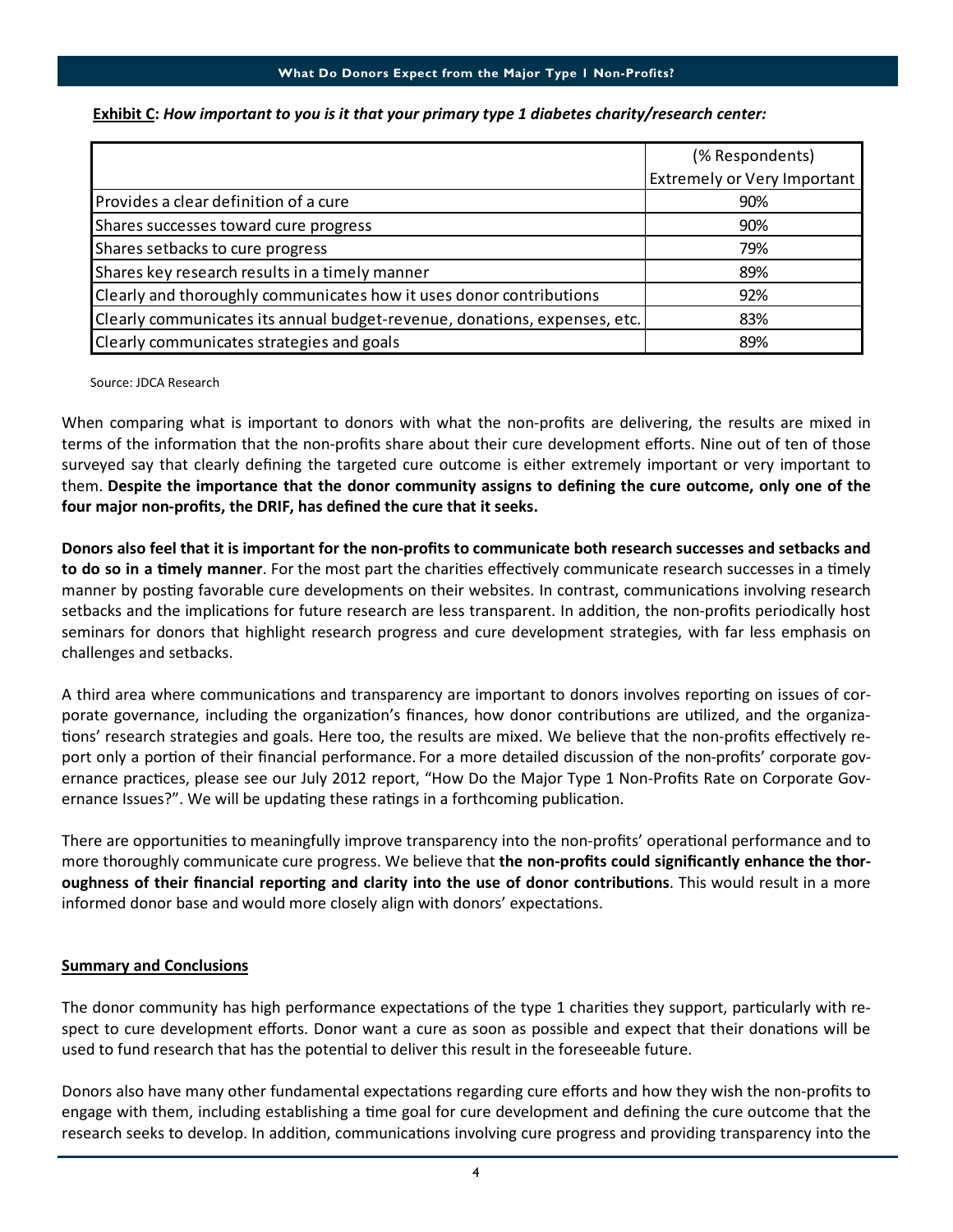### What Do Donors Expect from the Major Type 1 Non-Profits?

operations and financial performance of the organization are meaningful to donors. Importantly, implementing a Practical Cure research initiative would much more closely align the non-profit's cure development efforts with many key donor expectations.

Cure-minded donors can ensure that some of their expectations will be met by requiring the charity to use their donations to only fund Practical Cure research. The JDCA has developed tools to assist cure donors with this endeavor. A sample Stipulation Letter can be found at http://www.thejdca.org/wp-content/uploads/2012/11/Donor-Action-Letter.pdf). Attaching this letter to your donation will ensure that it is used only for Practical Cure research.

# Appendix A: JDCA Definition of a Practical Cure

A Practical Cure is outcome based and permits a 'like-normal' lifestyle



# Minimal Monitoring

 $\checkmark$  Does not require blood glucose monitoring beyond once a week  $\times$  A1C levels 5-7%



# Sleep Worry Free

 $\checkmark$  Allows patients to sleep care free



# Free Diet

- $\checkmark$  Does not restrict a patient's diet
- $\checkmark$  Does not require carb counting



 $\checkmark$  If pharmacological, an easily managed regime



# Minimal Side Effects

- $\checkmark$  Best case: Zero side effects
- $\checkmark$  Acceptable case: Insignificant side effects



 $\checkmark$  If surgical, less than 72 hours recovery